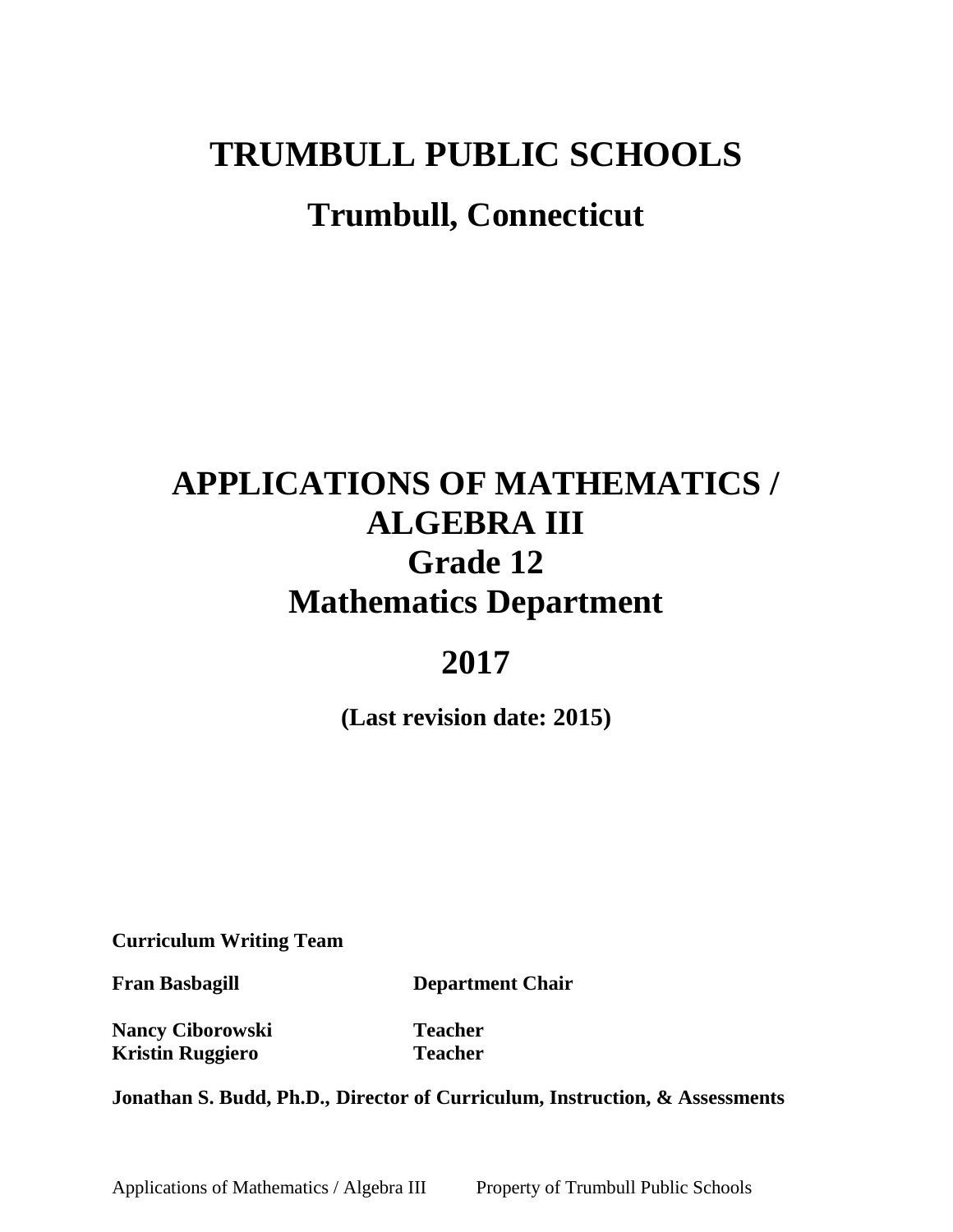## **Applications of Mathematics / Algebra III** Grade 12 **Table of Contents**

The Trumbull Board of Education will continue to take Affirmative Action to ensure that no persons are discriminated against in its employment.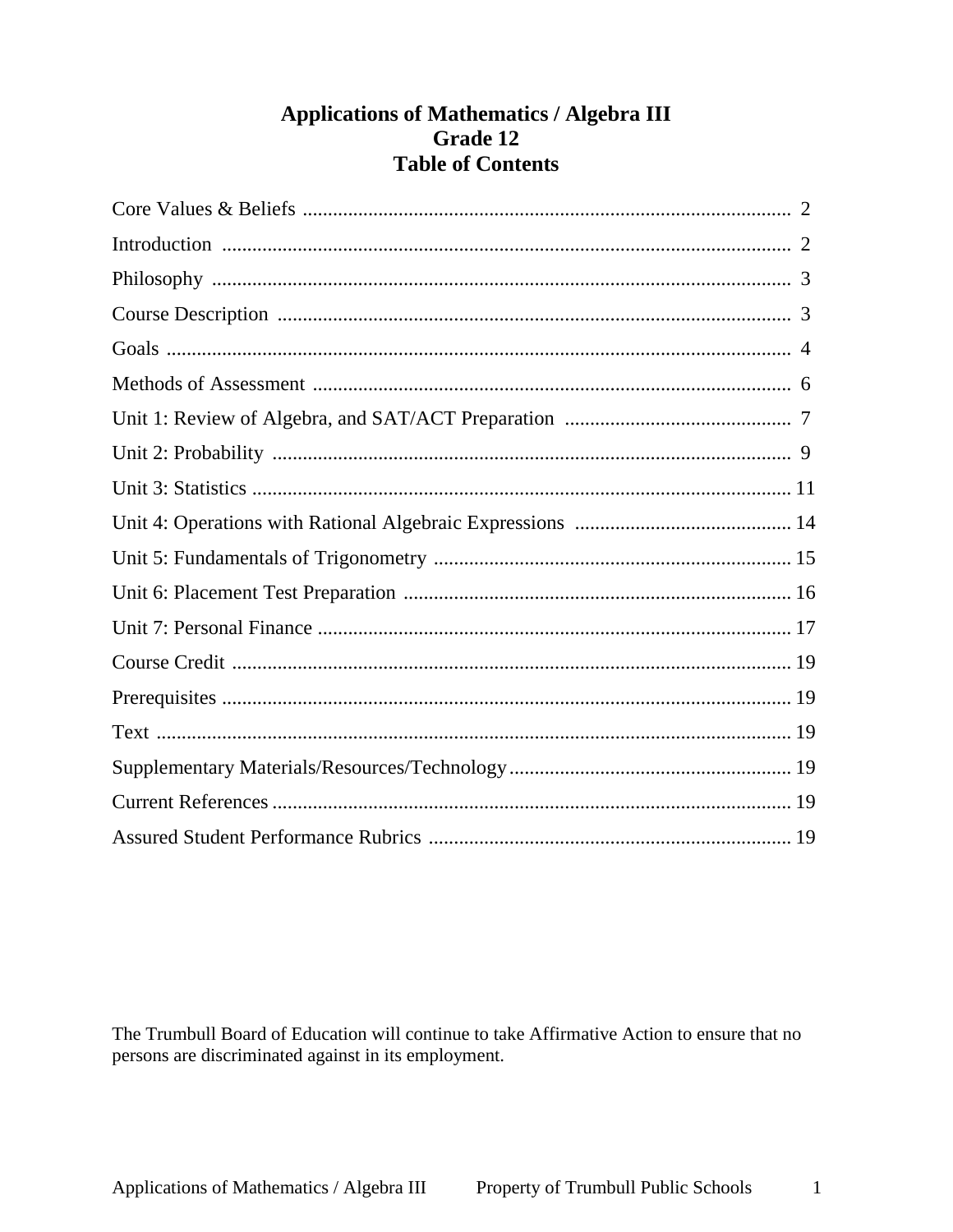# **CORE VALUES AND BELIEFS**

The Trumbull High School community engages in an environment conducive to learning which believes that all students will **read and write effectively**, therefore communicating in an articulate and coherent manner. All students will participate in activities **that present problemsolving through critical thinking**. Students will use technology as a tool applying it to decision making. We believe that by fostering self-confidence, self-directed and student-centered activities, we will promote **independent thinkers and learners**. We believe **ethical conduct** to be paramount in sustaining the welcoming school climate that we presently enjoy.

Approved 8/26/2011

#### **INTRODUCTION**

This course is designed for seniors who have completed three years of mathematics on the college-preparatory level and who would like to continue the study of mathematics in their senior year. The course includes a number of interesting topics of mathematics, topics selected to better prepare students for the next steps in their lives: college, trade school, or the workplace.

The purpose of this course is to prepare seniors for what lies ahead: SAT and ACT exams, placement tests, entrance exams, college algebra, the mathematics involved in various certifications, and survival-skill mathematics.

Topics include:

- Probability
- Statistics
- SAT and ACT preparation
- Finance
- Trigonometry
- Exponential functions
- Linear equations and systems of linear equations
- Quadratic equations: factoring, finding solutions
- Arithmetic operations with algebraic rationals
- Algebra review in preparation for College Placement tests and for SAT and ACT exams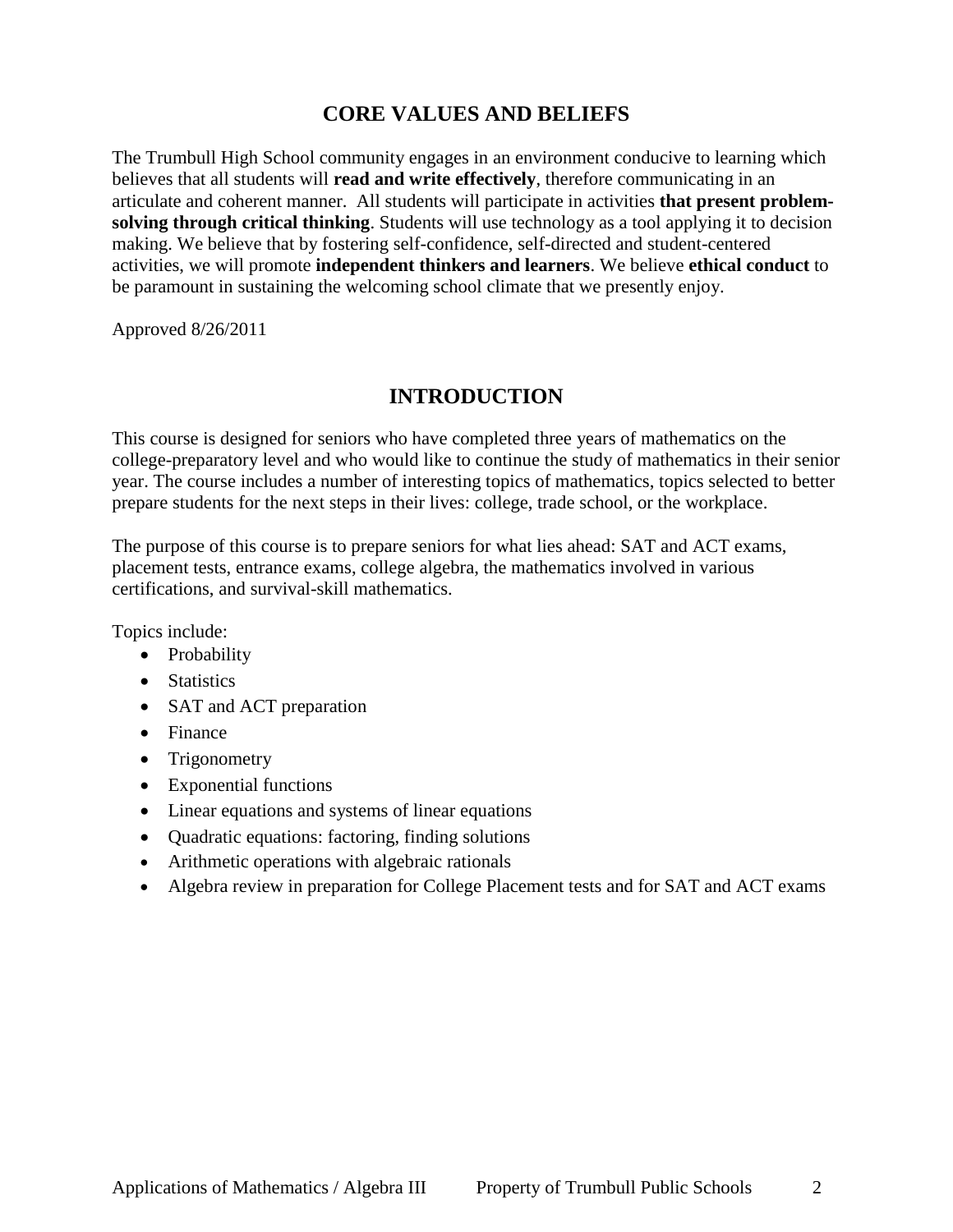### **PHILOSOPHY**

**Success in mathematics depends upon active involvement in a variety of interrelated experiences. When students participate in stimulating learning opportunities, they can reach their full potential.**

The Trumbull Mathematics Program embraces these goals for all students. The successful mathematician will:

- Acquire the factual knowledge necessary to solve problems
- Gain procedural proficiency in problem solving
- Demonstrate a perceptual understanding of problems posed
- Make meaningful mathematical connections to his or her world
- Solve problems utilizing a variety of strategies
- Utilize technology to improve the quality of the problem-solving process
- Communicate effectively using mathematical terminology, both independently and collaboratively
- Use sound mathematical reasoning by utilizing the power of conjecture and proof in his or her thinking
- Become a reflective thinker through continuous self-evaluation
- Become an independent, self-motivated, lifelong learner

The Trumbull Mathematics Program promotes the empowerment of students and encourages students to embrace the skills needed to become successful in the 21<sup>st</sup> century. Students expand their mathematical abilities by investigating real-world phenomena. Through such experiences, students can access the beauty and power of mathematics and truly appreciate the impact mathematics has on the world in which they live.

Developed by Trumbull K-12 Math Committee, June 2004; revised and approved April 2011

### **COURSE DESCRIPTION**

Applications of Mathematics / Algebra III is a third-year algebra class designed to develop the eight standards of mathematical practice in students. It prepares students for college-level mathematics courses and the workplace. The course includes a brief review of algebra in preparation for the SAT and ACT exams, linear programming, probability, and statistics. During an in-depth look at college placement tests, topics such as simplifying rational equations, solving rational equations, and trigonometry are studied. In the next unit, on personal finance, students learn how to balance a checkbook, about income taxes, budgets, credit cards, loans, and interest rates.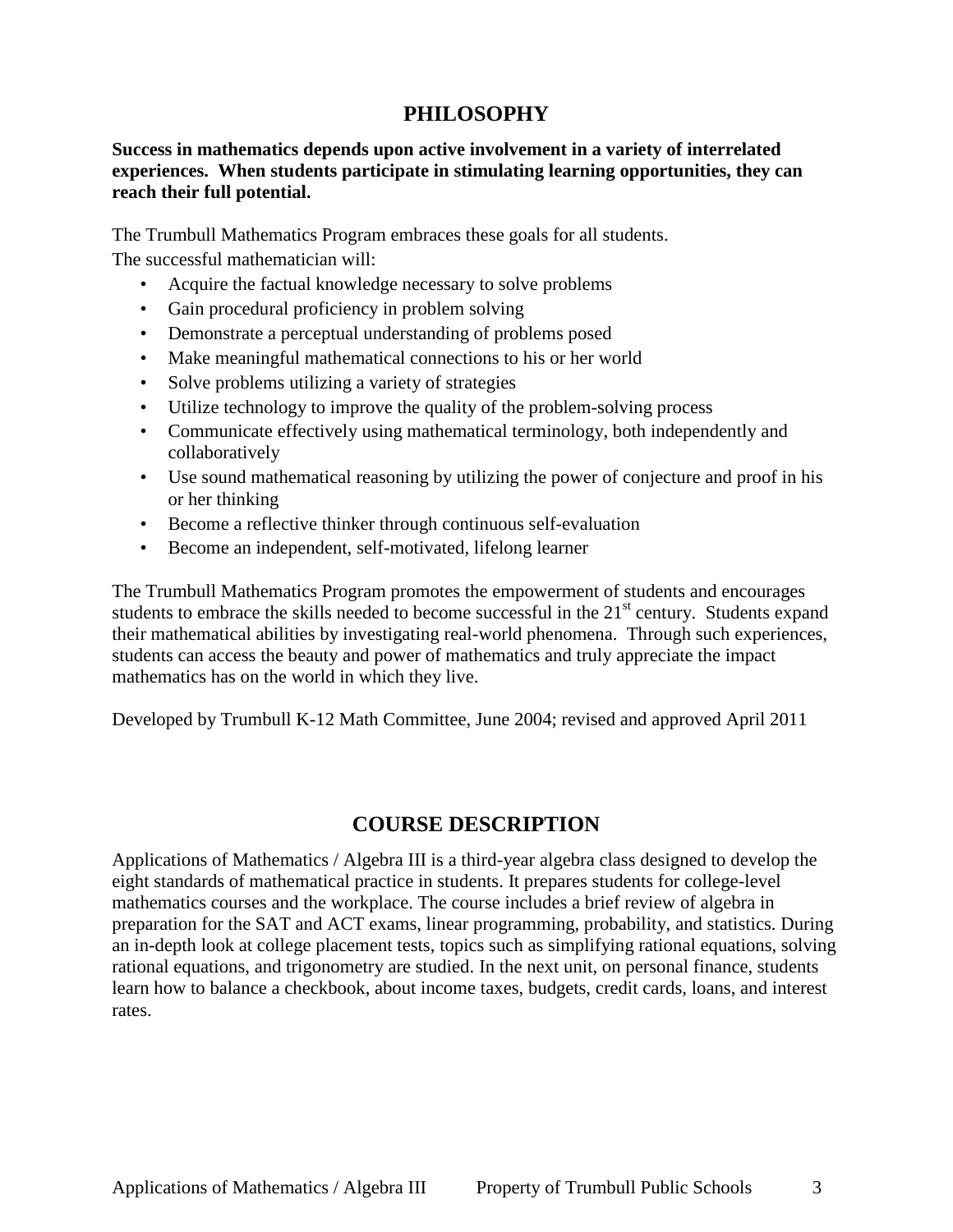# **GOALS**

The Standards for Mathematical Practice describe varieties of expertise that all teachers of mathematics will develop in their students.

These practices rest on important "processes and proficiencies" that have long been valued in mathematics education.

#### **1. Make sense of problems and persevere in solving them.**

Mathematically proficient students start by explaining to themselves the meaning of a problem and looking for entry points to its solution. They analyze givens, constraints, relationships, and goals. They make conjectures about the form and meaning of the solution and plan a solution pathway rather than simply jumping into a solution attempt. They consider analogous problems, and try special cases and simpler forms of the original problem in order to gain insight into its solution. They monitor and evaluate their progress and change course if necessary.

#### **2. Reason abstractly and quantitatively.**

Mathematically proficient students make sense of quantities and their relationships in problem situations. They bring two complementary abilities to bear on problems involving quantitative relationships: the ability to decontextualize—to abstract a given situation and represent it symbolically and manipulate the representing symbols as if they have a life of their own, without necessarily attending to their referents—and the ability to contextualize, to pause as needed during the manipulation process in order to probe into the referents for the symbols involved.

Quantitative reasoning entails habits of creating a coherent representation of the problem at hand; considering the units involved; attending to the meaning of quantities, not just how to compute them; and knowing and flexibly using different properties of operations and objects.

#### **3. Construct viable arguments and critique the reasoning of others.**

Mathematically proficient students understand and use stated assumptions, definitions, and previously established results in constructing arguments. They make conjectures and build a logical progression of statements to explore the truth of their conjectures. They are able to analyze situations by breaking them into cases, and can recognize and use counterexamples. They justify their conclusions, communicate them to others, and respond to the arguments of others. They reason inductively about data, making plausible arguments that take into account the context from which the data arose. Mathematically proficient students are also able to compare the effectiveness of two plausible arguments, distinguish correct logic or reasoning from that which is flawed, and—if there is a flaw in an argument—explain what it is.

#### **4. Model with mathematics.**

Mathematically proficient students can apply the mathematics they know to solve problems arising in everyday life, society, and the workplace.

Mathematically proficient students who can apply what they know are comfortable making assumptions and approximations to simplify a complicated situation, realizing that these may need revision later. They are able to identify important quantities in a practical situation and map their relationships using such tools as diagrams, two-way tables, graphs, flowcharts and formulas. They can analyze those relationships mathematically to draw conclusions. They routinely interpret their mathematical results in the context of the situation and reflect on whether the results make sense, possibly improving the model if it has not served its purpose.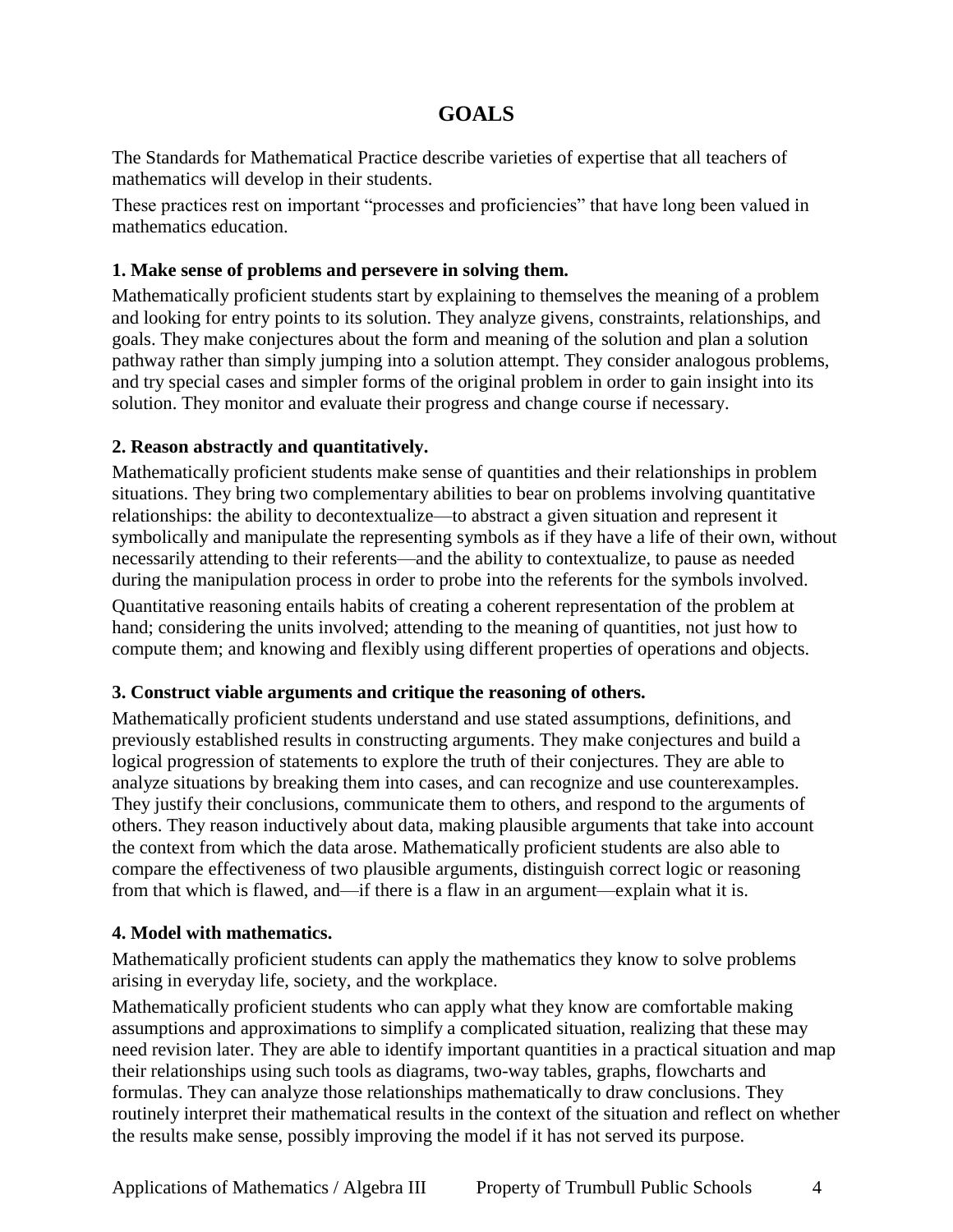#### **5. Use appropriate tools strategically.**

Mathematically proficient students consider the available tools when solving a mathematical problem. These tools might include pencil and paper, concrete models, a ruler, a protractor, a calculator, a spreadsheet, a computer algebra system, a statistical package, or dynamic geometry software. Proficient students are sufficiently familiar with tools appropriate for their grade or course to make sound decisions about when each of these tools might be helpful, recognizing both the insight to be gained and the tools' limitations. For example, mathematically proficient high school students analyze graphs of functions and solutions generated using a graphing calculator. They detect possible errors by strategically using estimation and other mathematical knowledge. When making mathematical models, they know that technology can enable them to visualize the results of varying assumptions, explore consequences, and compare predictions with data.

They are able to use technological tools to explore and deepen their understanding of concepts.

#### **6. Attend to precision.**

Mathematically proficient students try to communicate precisely to others. They try to use clear definitions in discussion with others and in their own reasoning.

They state the meaning of the symbols they choose, including using the equal sign consistently and appropriately. They are careful about specifying units of measure, and labeling axes to clarify the correspondence with quantities in a problem. They calculate accurately and efficiently, expressing numerical answers with a degree of precision appropriate for the problem context. By the time they reach high school they have learned to examine claims and make explicit use of definitions.

#### **7. Look for and make use of structure.**

Mathematically proficient students look closely to discern a pattern or structure.

They also can step back for an overview and shift perspective. They can see complicated things, such as some algebraic expressions, as single objects or as being composed of several objects.

#### **8. Look for and express regularity in repeated reasoning.**

Mathematically proficient students notice if calculations are repeated, and look both for general methods and for shortcuts. As they work to solve a problem, mathematically proficient students maintain oversight of the process, while attending to the details. They continually evaluate the reasonableness of their intermediate results.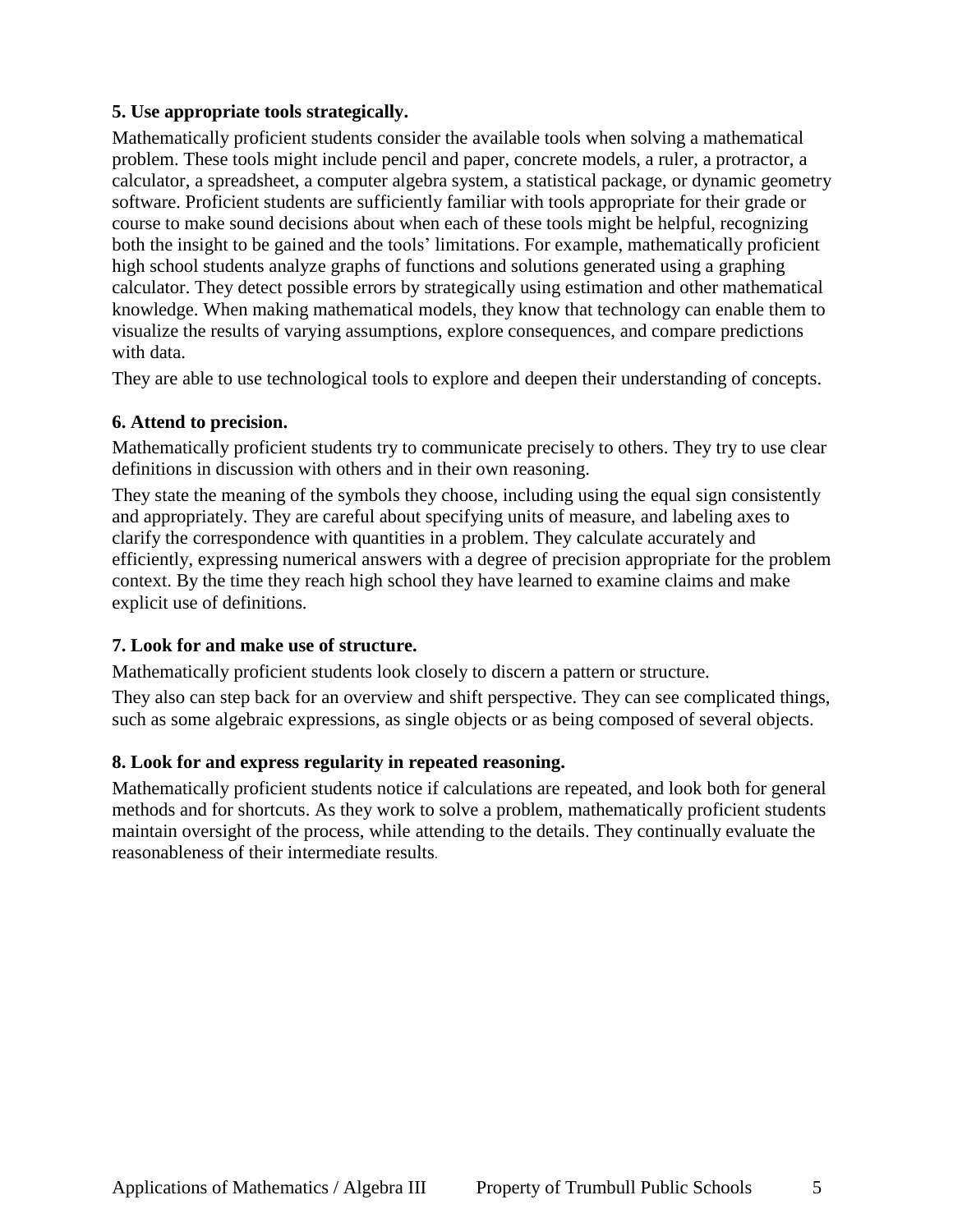# **METHODS OF ASSESSMENT**

A student's grade will include the teacher's evaluation in the following areas:

#### **Assignments, both in and out of class, assessed on:**

completeness, neatness, effort, accuracy, critical thinking, resourcefulness, organization

#### **Tests & Quizzes, mainly criterion-referenced, assessed on:**

- understanding of concepts, techniques, and skills
- applying concepts
- connecting concepts
- writing with correct notation & symbols
- organization

#### **Projects & Tasks, assessed on:**

- mathematical accuracy
- sophistication of response
- clarity of writing/explanation
- use of mathematical support in decision or recommendation
- adherence to other criteria detailed in assessment lists

#### **Department Midyear and Final Exams, mainly norm-referenced, in various formats:**

- standard multiple-choice (e.g., SAT)
- free response

#### **Other Possible Grade Determinants:**

- participation
- notebook
- journal
- projects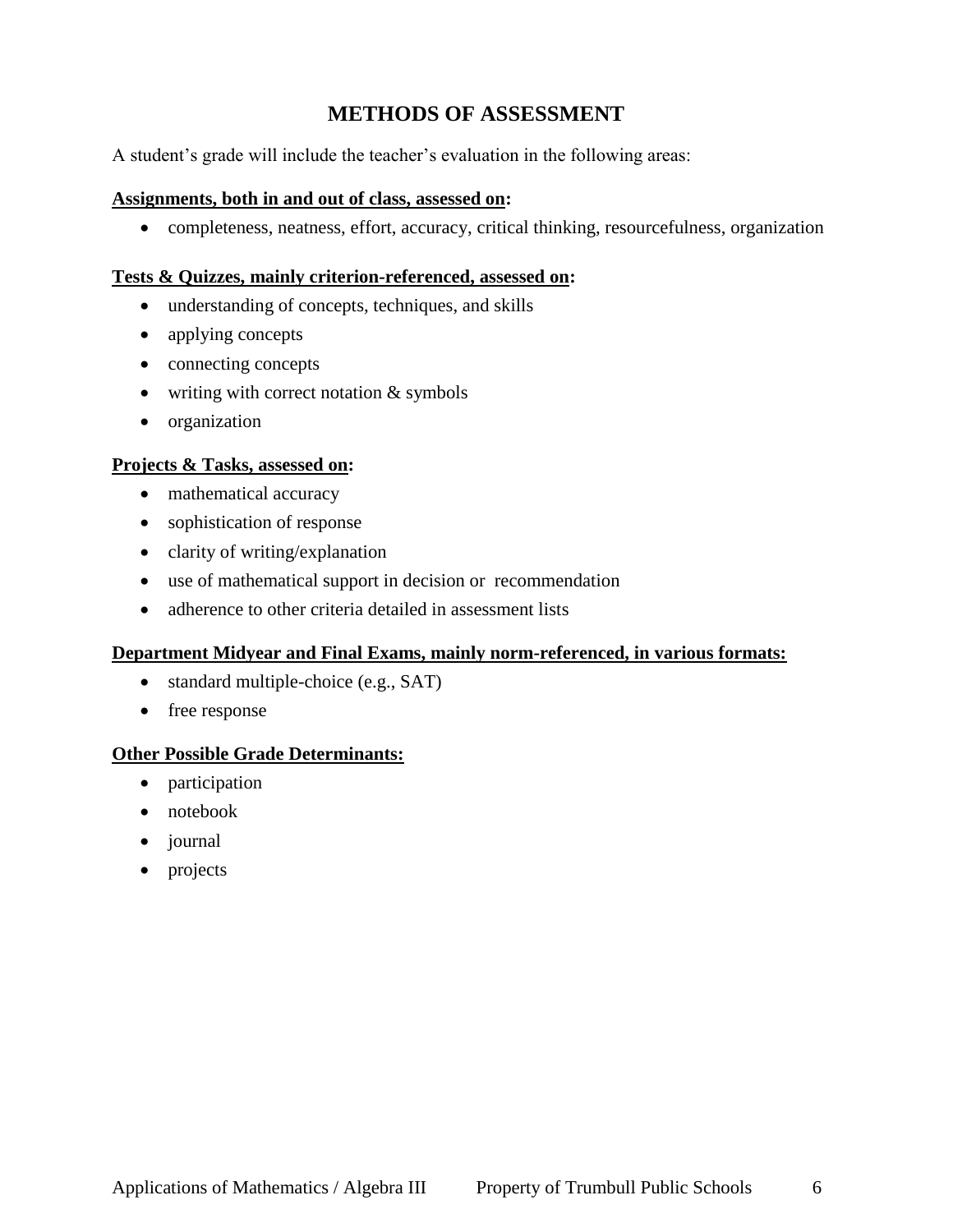# **Unit 1: Review of Algebra, and SAT/ACT Preparation**

#### **Performance Standards**

The TPS-created objectives are:

- The learner will utilize practice SAT and ACT exams to determine the need for review of various topics.
- The learner will become acquainted with the best use of a calculator during the SAT and ACT exams.

### **Essential Questions**

- What are the current structures of the SAT and ACT exams?
- What are the current scoring methods for the exams?
- What are the differences between calculator and no-calculator questions?
- What are the mathematics topics covered in the exams?
- What are systems of linear equations and inequalities?
- What are quadratic functions, and how are they solved and graphed?
- What are possible applications of quadratic functions?
- What are the characteristics of a logarithmic function?
- What are the characteristics of an exponential function?

# **Content (Scope and Sequence)**

Complete a review of algebra topics covered in prior courses

Complete SAT and ACT online practice tests

Complete SAT and ACT study guides and review material as necessary

# **Instructional/Teaching Strategies**

Helping students set objectives, Providing feedback, Reinforcing effort and providing recognition, Offering targeted homework and practice, Questioning-and-answering, Modeling, Providing guided and independent practice, Cooperative learning

# **Technology Competency Standards**

- 1. Creativity and Innovation Students demonstrate creative thinking, construct knowledge, and develop innovative products and processes using technology.
- 2. Communication and Collaboration Students use digital media and environments to communicate and work collaboratively, including at a distance, to support individual learning and contribute to the learning of others.
- 4. Critical Thinking, Problem Solving, and Decision Making Students use critical thinking skills to plan and conduct research, manage projects, solve problems, and make informed decisions using appropriate digital tools and resources.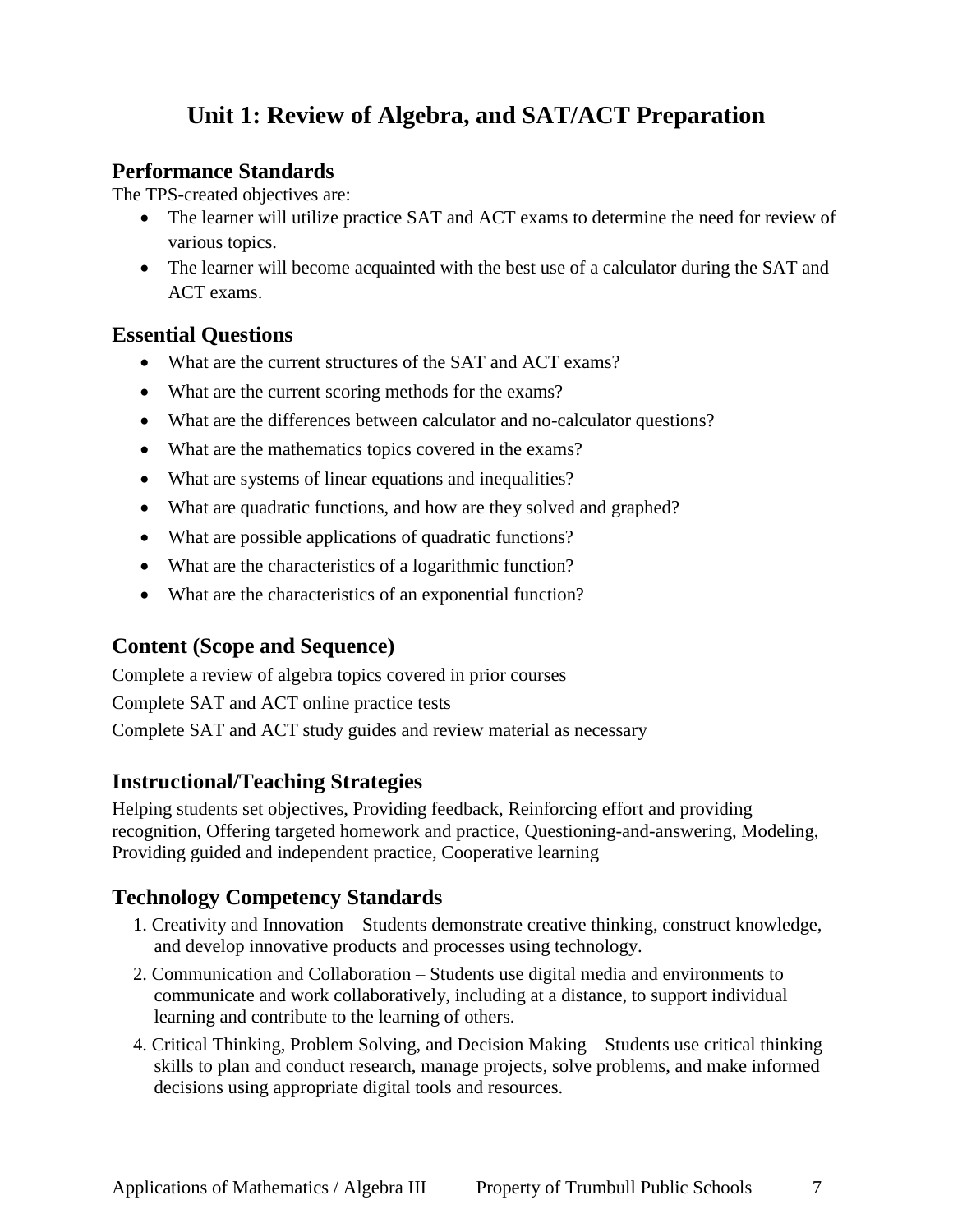# **Assured Experiences (Projects)**

Student-led discussion, class participation, classwork, and homework Performance-based assessment Teacher-created quizzes and tests

# **Time Allocation**

Approximately 10 weeks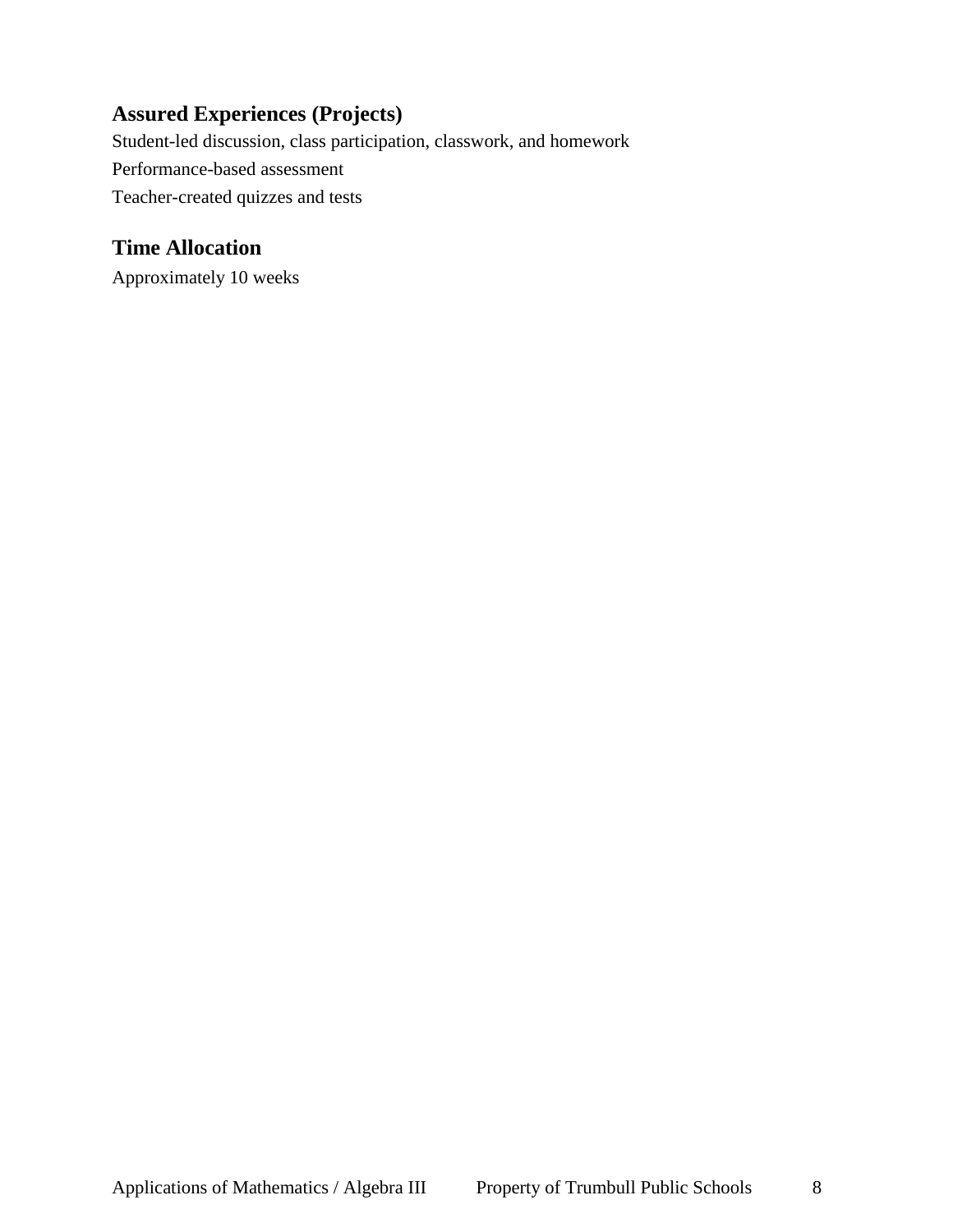# **Unit 2: Probability**

#### **Performance Standards**

The Performance Standards align with the Connecticut Core Standards for Mathematics. For this unit, the Standards are below grade level.

#### 7.SP Statistics and Probability

#### **Investigate chance processes and develop, use, and evaluate probability models.**

- 5. Understand that the probability of a chance event is a number between 0 and 1 that expresses the likelihood of the event occurring. Larger numbers indicate greater likelihood. A probability near 0 indicates an unlikely event, a probability around 1/2 indicates an event that is neither unlikely nor likely, and a probability near 1 indicates a likely event.
- 6. Approximate the probability of a chance event by collecting data on the chance process that produces it and observing its long-run relative frequency, and predict the approximate relative frequency given the probability. *For example, when rolling a number cube 600 times, predict that a 3 or 6 would be rolled roughly 200 times, but probably not exactly 200 times.*
- 7. Develop a probability model and use it to find probabilities of events. Compare probabilities from a model to observed frequencies; if the agreement is not good, explain possible sources of the discrepancy.
	- a. Develop a uniform probability model by assigning equal probability to all outcomes, and use the model to determine probabilities of events. *For example, if a student is selected at random from a class, find the probability that Jane will be selected and the probability that a girl will be selected.*
	- b. Develop a probability model (which may not be uniform) by observing frequencies in data generated from a chance process. *For example, find the approximate probability that a spinning penny will land heads up or that a tossed paper cup will land open-end down. Do the outcomes for the spinning penny appear to be equally likely based on the observed frequencies?*
- 8. Find probabilities of compound events using organized lists, tables, tree diagrams, and simulation.
	- a. Understand that, just as with simple events, the probability of a compound event is the fraction of outcomes in the sample space for which the compound event occurs.
	- b. Represent sample spaces for compound events using methods such as organized lists, tables, and tree diagrams. For an event described in everyday language (e.g., "rolling double sixes"), identify the outcomes in the sample space which compose the event.

#### **Essential Questions**

- How does the science of probability relate to real-world applications (e.g., automobile insurance, baseball)?
- What is the difference between the expectancy and the probability of an event's occurring?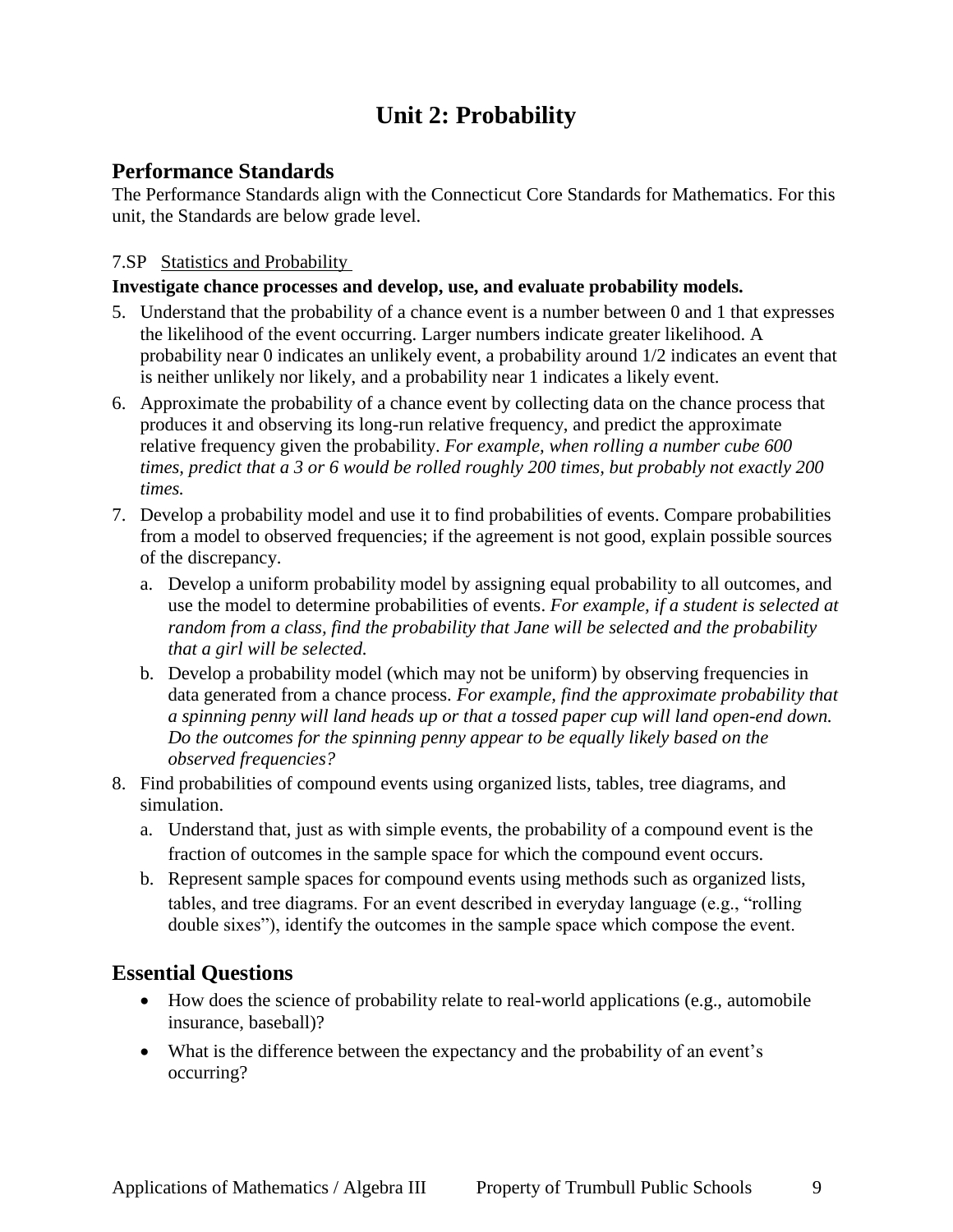# **Content (Scope and Sequence)**

Learn vocabulary of probability, including *outcomes*, *sample space*, *event*, *independent events*, *dependent events*, *Fundamental Counting Principle*

Determine sample space

Solve problems with independent and dependent events, permutations, and combinations

Find odds of single and multiple events

Find probability of mutually inclusive and exclusive events

#### **Instructional/Teaching Strategies**

Helping students set objectives, Providing feedback, Reinforcing effort and providing recognition, Offering targeted homework and practice, Questioning-and-answering, Modeling, Providing guided and independent practice, Cooperative learning

### **Technology Competency Standards**

- 1. Creativity and Innovation Students demonstrate creative thinking, construct knowledge, and develop innovative products and processes using technology.
- 2. Communication and Collaboration Students use digital media and environments to communicate and work collaboratively, including at a distance, to support individual learning and contribute to the learning of others.
- 4. Critical Thinking, Problem Solving, and Decision Making Students use critical thinking skills to plan and conduct research, manage projects, solve problems, and make informed decisions using appropriate digital tools and resources.

# **Assured Experiences (Projects)**

Student-led discussion, class participation, classwork, and homework

Activity involving rolling dice and determining sample space and various probabilities

Performance-based assessment

Teacher-created quizzes and tests

# **Time Allocation**

Approximately 5 weeks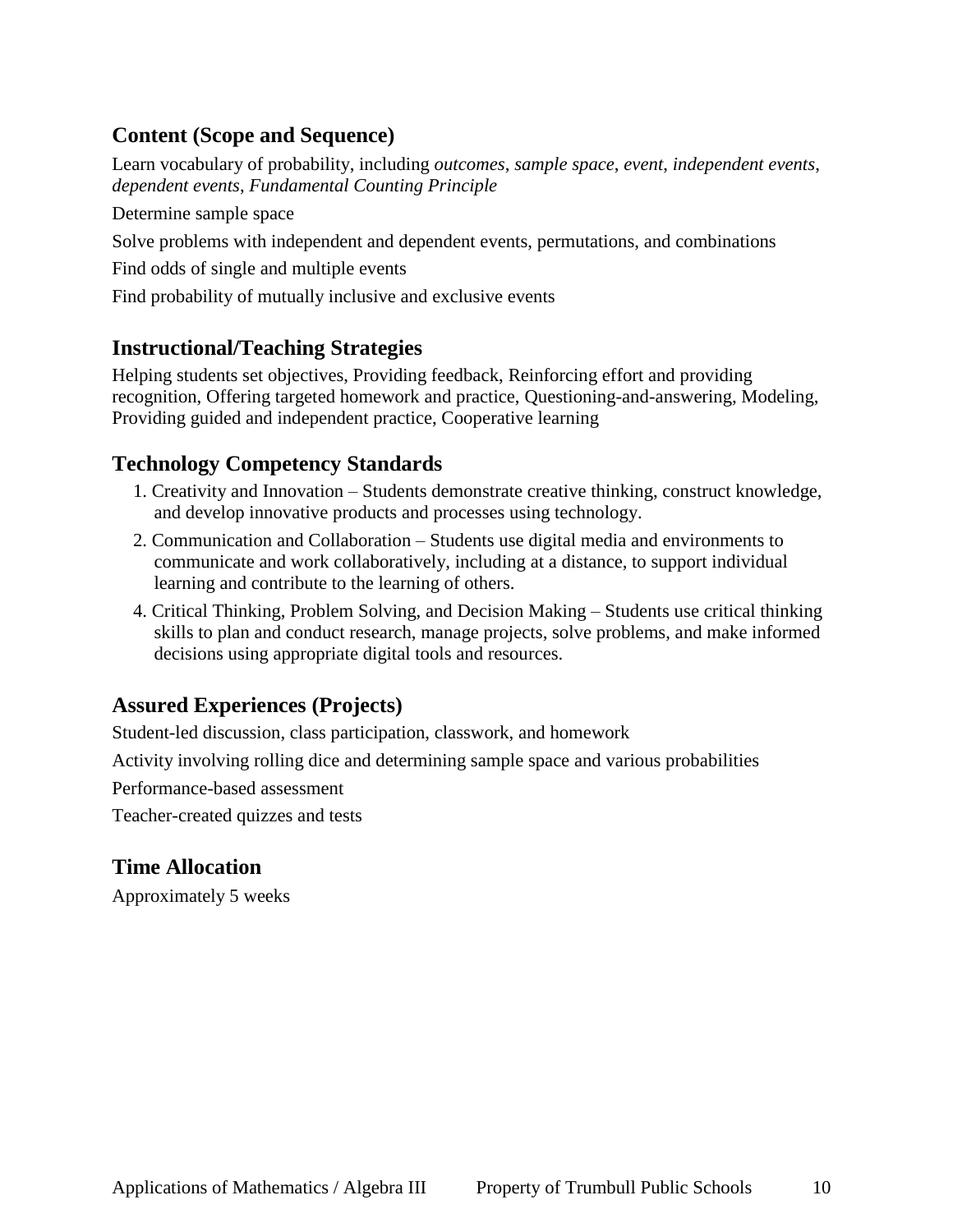# **Unit 3: Statistics**

## **Performance Standards**

The Performance Standards align with the Connecticut Core Standards for Mathematics.

#### S-ID Interpreting Categorical and Quantitative Data

#### **Summarize, represent, and interpret data on a single count or measurement variable**

- 1. Represent data with plots on the real number line (dot plots, histograms, and box plots).
- 2. Use statistics appropriate to the shape of the data distribution to compare center (median, mean) and spread (interquartile range, standard deviation) of two or more different data sets.
- 3. Interpret differences in shape, center, and spread in the context of the data sets, accounting for possible effects of extreme data points (outliers).
- 4. Use the mean and standard deviation of a data set to fit it to a normal distribution and to estimate population percentages. Recognize that there are data sets for which such a procedure is not appropriate. Use calculators, spreadsheets, and tables to estimate areas under the normal curve.

#### **Summarize, represent, and interpret data on two categorical and quantitative variables**

5. Summarize categorical data for two categories in two-way frequency tables. Interpret relative frequencies in the context of the data (including joint, marginal, and conditional relative frequencies). Recognize possible associations and trends in the data.

# **Essential Questions**

- How can I measure central tendency to represent a set of data?
- How can I measure variation for a set of data?
- How can I determine whether a set of data appears to be normally distributed or skewed?
- How can I solve problems involving normally-distributed data?

# **Content (Scope and Sequence)**

Create charts and graphs from a data set

Interpret charts and graphs

Calculate relative frequency, finding measures of central tendency and variation of the data

Use normally-distributed data to answer real-world application

Develop strategy for collecting data and organizing results

# **Instructional/Teaching Strategies**

Helping students set objectives, Providing feedback, Reinforcing effort and providing recognition, Offering targeted homework and practice, Questioning-and-answering, Modeling, Providing guided and independent practice, Cooperative learning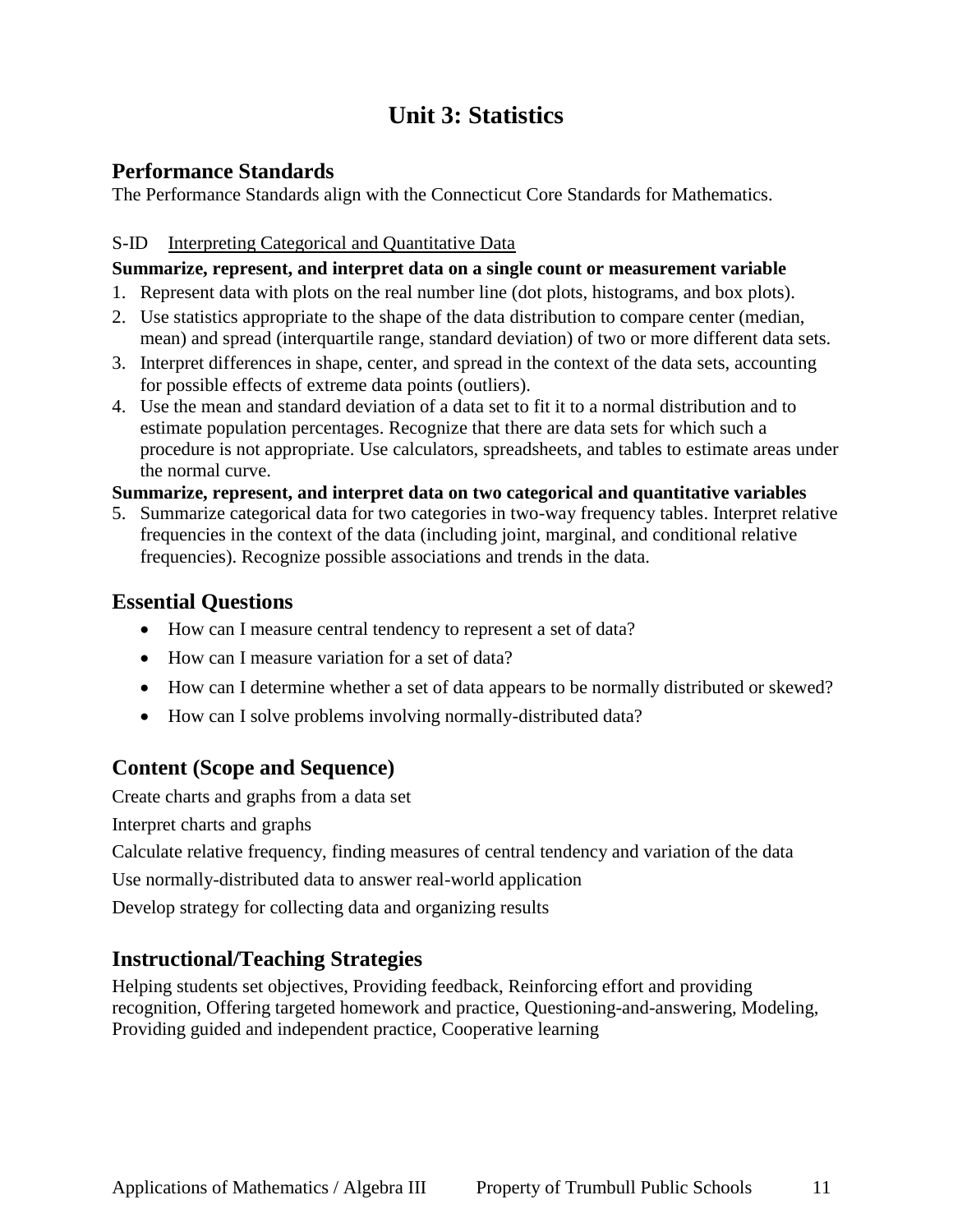# **Technology Competency Standards**

- 1. Creativity and Innovation Students demonstrate creative thinking, construct knowledge, and develop innovative products and processes using technology.
- 4. Critical Thinking, Problem Solving, and Decision Making Students use critical thinking skills to plan and conduct research, manage projects, solve problems, and make informed decisions using appropriate digital tools and resources.

## **Assured Experiences (Projects)**

Student-led discussion, class participation, classwork, and homework

Survey project

Teacher-created quizzes and tests

### **Time Allocation**

Approximately 5 weeks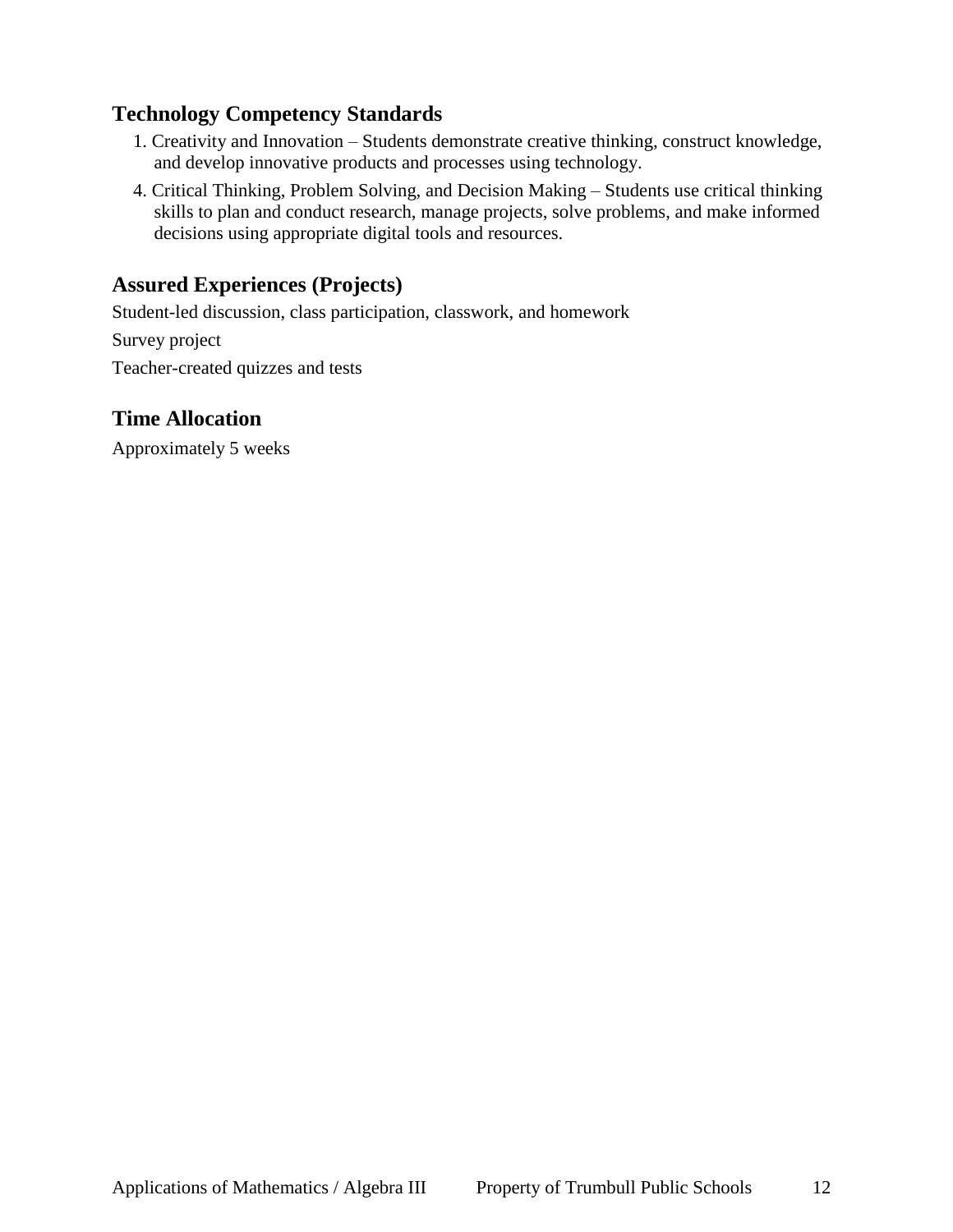# **Midyear Review & Midyear Exam**

# **Time Allocation**

Approximately 1 week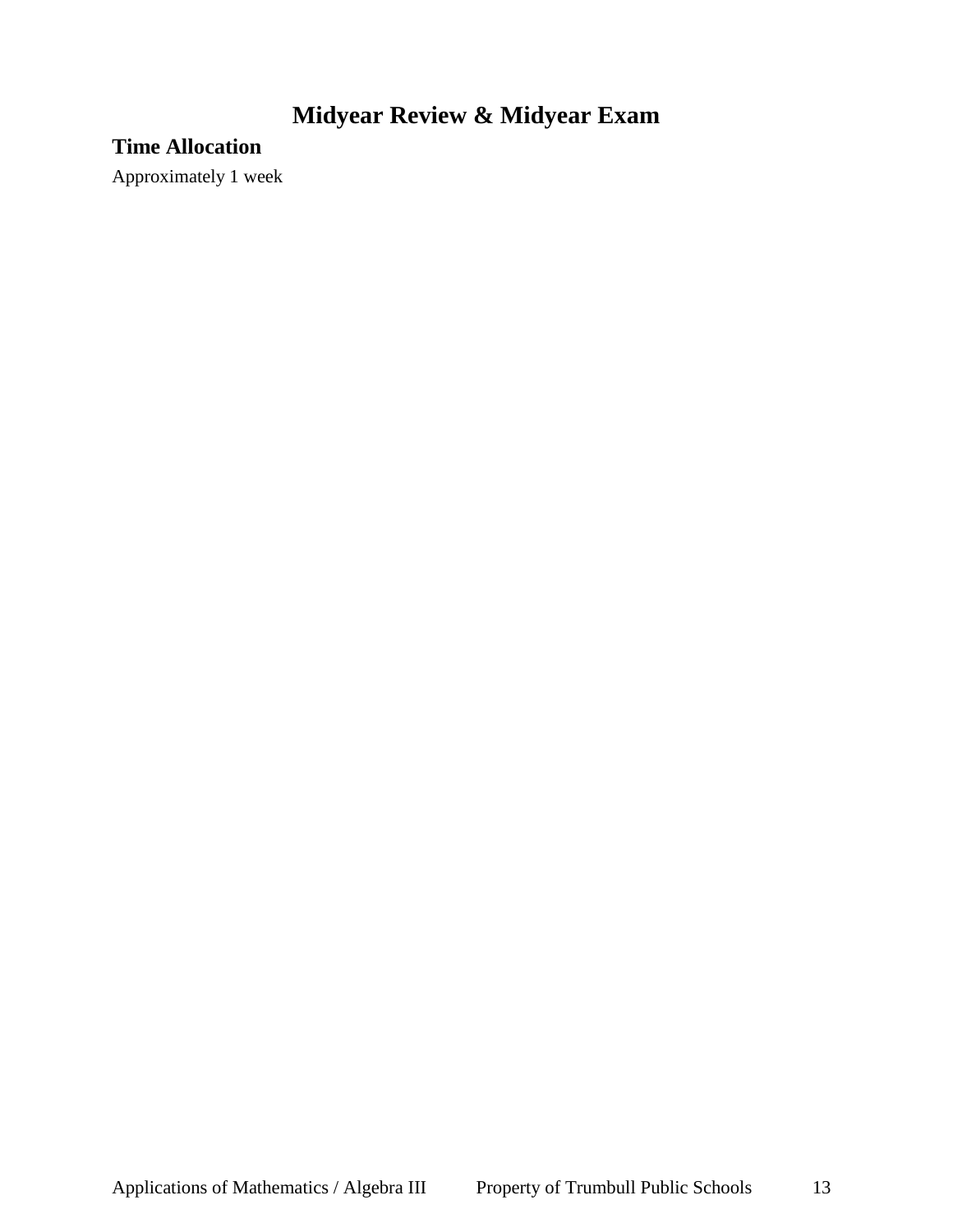# **Unit 4: Operations with Rational Algebraic Expressions**

#### **Performance Standards**

The Performance Standards align with the Connecticut Core Standards for Mathematics.

#### A-APR Arithmetic with Polynomials and Rational Expressions

#### **Perform arithmetic operations on polynomials**

1. Understand that polynomials form a system analogous to the integers, namely, they are closed under the operations of addition, subtraction, and multiplication; add, subtract, and multiply polynomials.

#### **Understand the relationship between zeros and factors of polynomials**

2. Know and apply the Remainder Theorem: For a polynomial  $p(x)$  and a number  $a$ , the remainder on division by  $x - a$  is  $p(a)$ , so  $p(a) = 0$  if and only if  $(x - a)$  is a factor of  $p(x)$ .

#### **Rewrite rational expressions**

- 6. Rewrite simple rational expressions in different forms; write  $\frac{a(x)}{b(x)}$  in the form  $q(x) + \frac{r(x)}{b(x)}$  $b(x)$ , where  $a(x)$ ,  $b(x)$ , and  $r(x)$  are polynomials with the degree of  $r(x)$  less than the degree of  $b(x)$ , using inspection, long division, [and factoring].
- 7. Understand that rational expressions form a system analogous to the rational numbers, closed under addition, subtraction, multiplication, and division by a nonzero rational expression; add, subtract, multiply, and divide rational expressions.

#### **Essential Questions**

- Can a rational expression be factored?
- What is the simplified form of a rational expression?
- What is a Least Common Multiple?

# **Content (Scope and Sequence)**

Simplify rational expressions using multiplication, division, addition, subtraction, and factoring Solve rational equations

### **Instructional/Teaching Strategies**

Helping students set objectives, Providing feedback, Reinforcing effort and providing recognition, Offering targeted homework and practice, Questioning-and-answering, Modeling, Providing guided and independent practice, Cooperative learning

### **Assured Experiences (Projects)**

Student-led discussion, class participation, classwork, and homework Teacher-created quizzes and tests

# **Time Allocation**

Approximately 4 weeks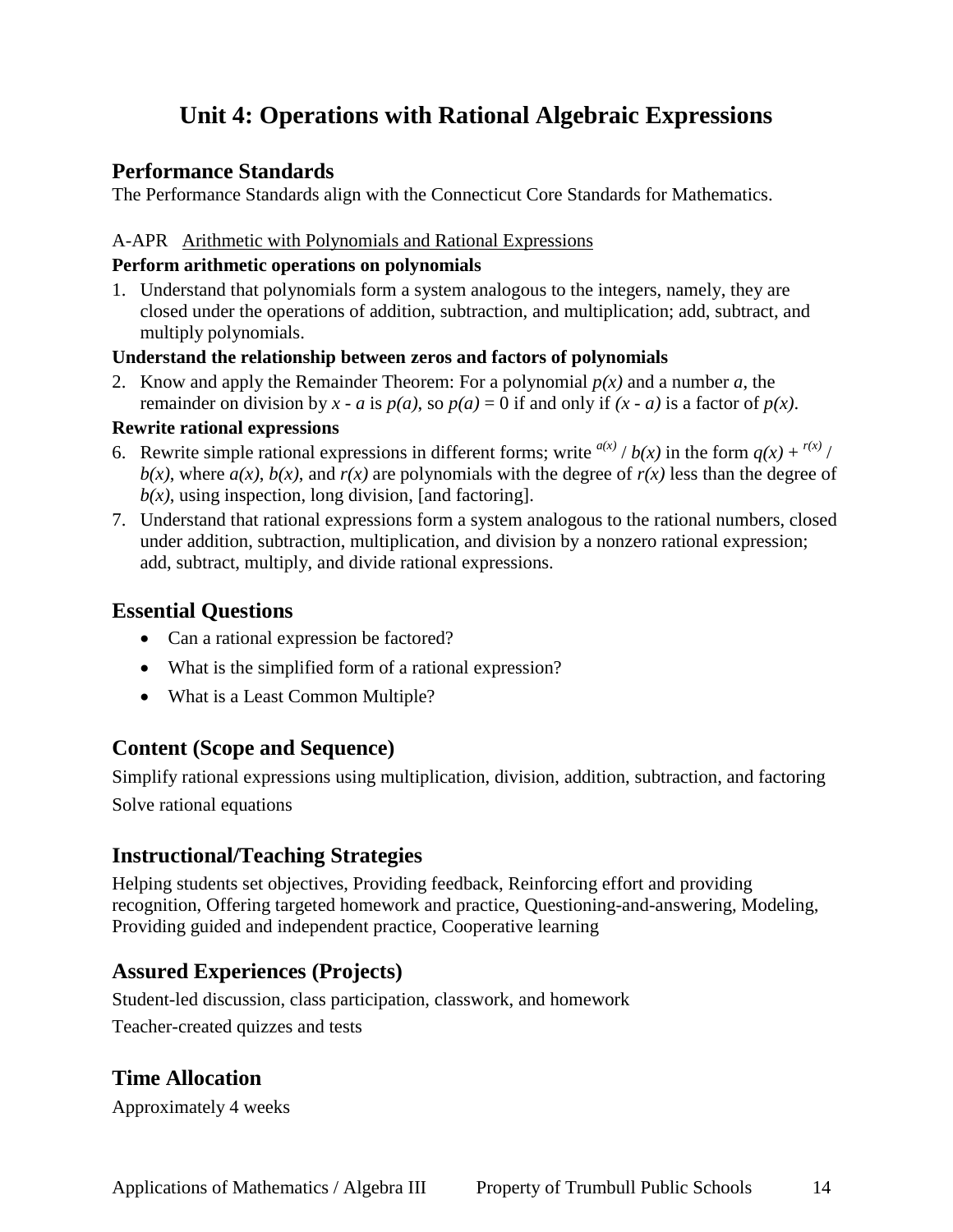# **Unit 5: Fundamentals of Trigonometry**

#### **Performance Standards**

The Performance Standards align with the Connecticut Core Standards for Mathematics.

#### F-TF Trigonometric Functions

#### **Extend the domain of trigonometric functions using the unit circle**

- 1. Understand radian measure of an angle as the length of the arc on the unit circle subtended by the angle.
- 3. Use special triangles to determine geometrically the values of sine, cosine, tangent for  $\pi/3$ ,  $\pi/4$ , and  $\pi/6$ , and use the unit circle to express the values of sine, cosine, and tangent for  $\pi$ -*x*,  $\pi+x$ , and  $2\pi-x$  in terms of their values for *x*, where *x* is any real number.
- 5. Choose trigonometric functions to model periodic phenomena with specified amplitude, frequency, and midline.
- 7. Use inverse functions to solve trigonometric equations that arise in modeling contexts; evaluate the solutions using technology, and interpret them in terms of the context.

#### **Essential Questions**

- How do the angles in a right triangle relate to the sides of that triangle?
- How can trigonometry help solve real-world problems?

### **Content (Scope and Sequence)**

Review trigonometric functions

Use trigonometric functions to solve right-triangle problems: finding sides using angles, and finding angles using sides

### **Instructional/Teaching Strategies**

Helping students set objectives, Providing feedback, reinforcing effort and providing recognition, Offering targeted homework and practice, Questioning-and-answering, Modeling, Providing guided and independent practice, Cooperative learning, Finding trigonometric values by appropriately using calculator instead of using a trigonometric table, Converting between degrees and radians

### **Technology Competency Standards**

4. Critical Thinking, Problem Solving, and Decision Making – Students use critical thinking skills to plan and conduct research, manage projects, solve problems, and make informed decisions using appropriate digital tools and resources.

### **Assured Experiences (Projects)**

Student-led discussion, class participation, classwork, and homework Teacher-created quizzes and tests

### **Time Allocation**

Approximately 4 weeks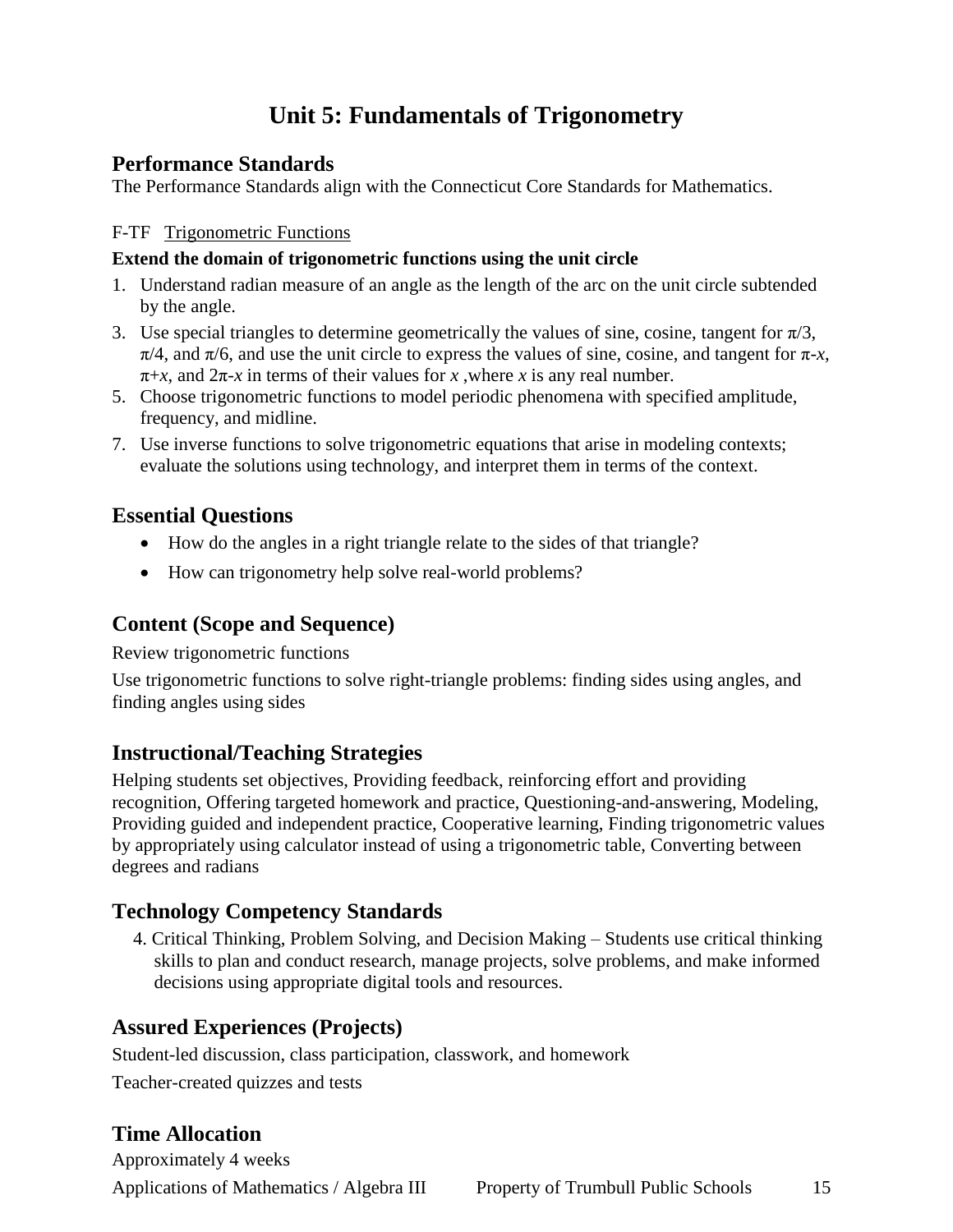# **Unit 6: Placement Test Preparation**

#### **Performance Standards**

This particular unit does not align with the Connecticut Core Standards for Mathematics.

#### **Essential Questions**

 How do I prepare for the college placement test that does not allow me to use a calculator?

## **Content (Scope and Sequence)**

Complete practice tests and review material as necessary

### **Instructional/Teaching Strategies**

Helping students set objectives, Providing feedback, reinforcing effort and providing recognition, Offering targeted homework and practice, Questioning-and-answering, Modeling, Providing guided and independent practice, Cooperative learning

## **Assured Experiences (Projects)**

Student-led discussion, class participation, classwork, and homework Teacher-created quizzes and tests

### **Time Allocation**

Approximately 2 weeks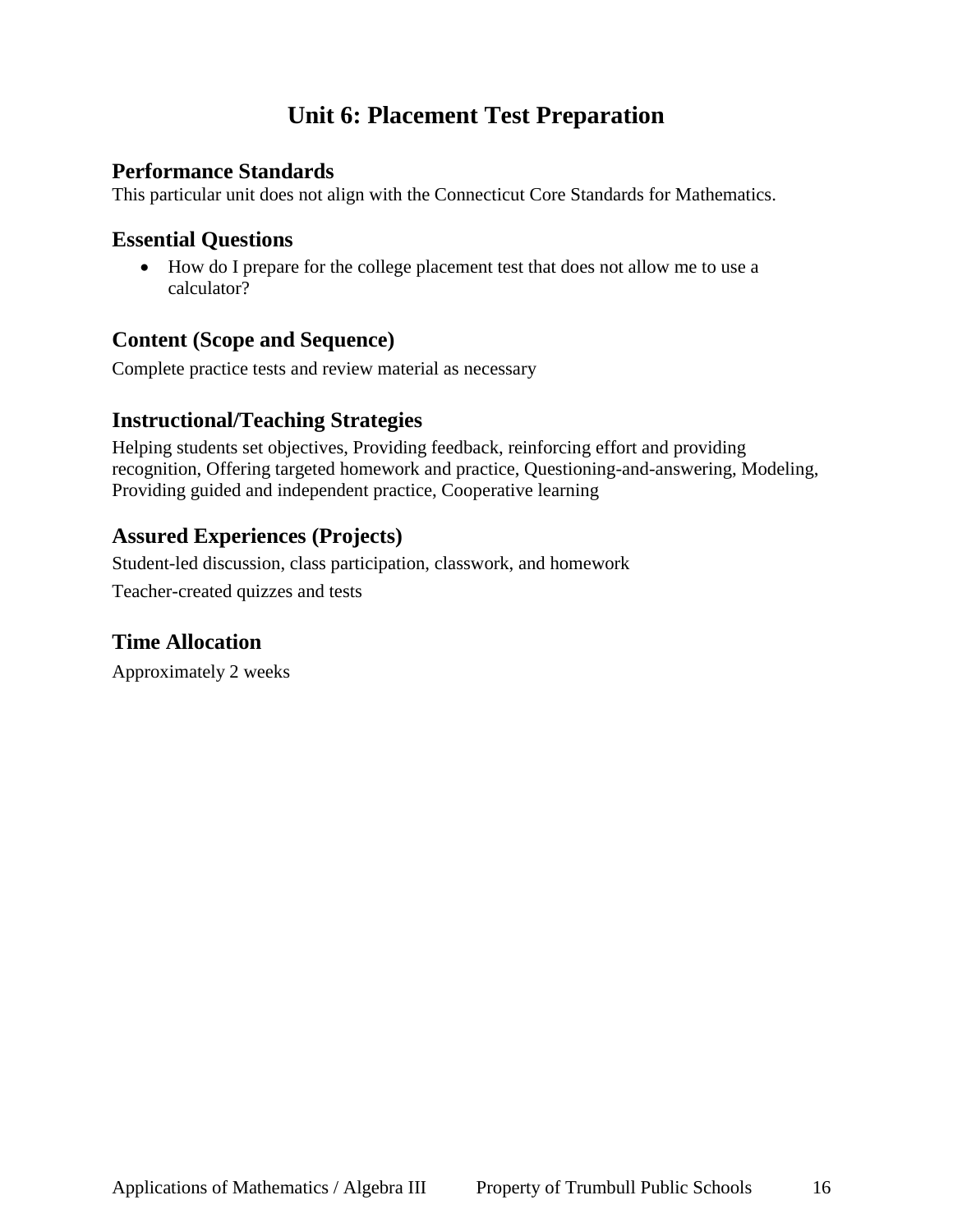# **Unit 7: Personal Finance**

#### **Performance Standards**

The Performance Standards align with the Connecticut Core Standards for Mathematics.

#### F-LE Linear, Quadratic, and Exponential Models

**Construct and compare linear, quadratic, and exponential models and solve problems**

- 1. Distinguish between situations that can be modeled with linear functions and with exponential functions.
	- b. Recognize situations in which one quantity changes at a constant rate per unit interval relative to another.
	- c. Recognize situations in which a quantity grows or decays by a constant percent rate per unit interval relative to another.

### **Essential Questions**

- How do I balance a checkbook?
- How do I calculate payments for a loan?
- How do I create a budget?
- How do I calculate state, federal, and FICA taxes?

## **Content (Scope and Sequence)**

Calculate simple, compounded, and continuously compounded interest

Calculate monthly payments on various loans, including automobile loans, credit cards, and student loans

Understand how to calculate payroll deductions

Prepare an individualized budget

### **Instructional/Teaching Strategies**

Helping students set objectives, Providing feedback, reinforcing effort and providing recognition, Offering targeted homework and practice, Questioning-and-answering, Modeling, Providing guided and independent practice, Cooperative learning

# **Assured Experiences (Projects)**

Student-led discussion, class participation, classwork, and homework

Budget project

Teacher-created quizzes and tests

### **Time Allocation**

Approximately 5 weeks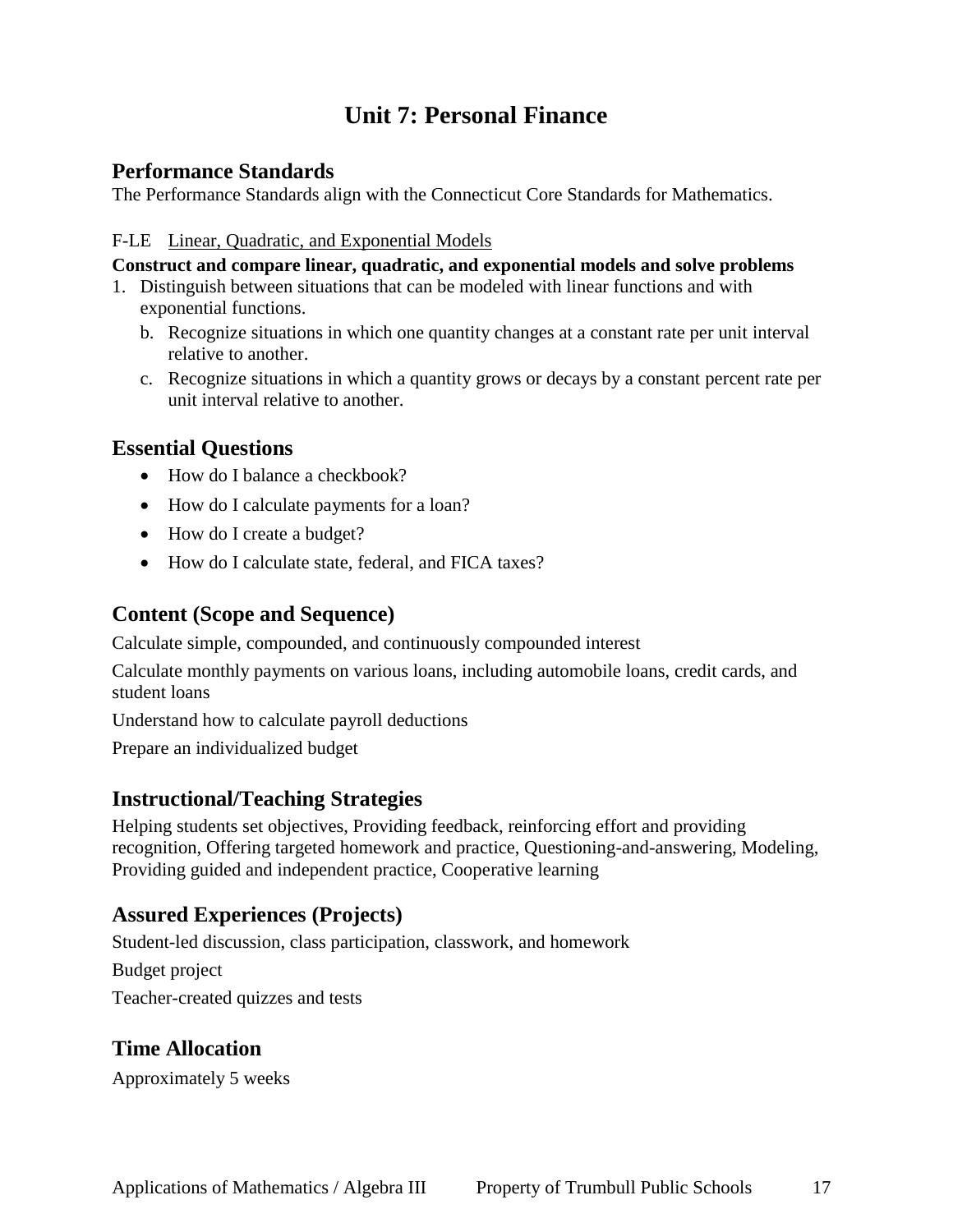# **Final Review & Final Exam**

# **Time Allocation**

Approximately 1 week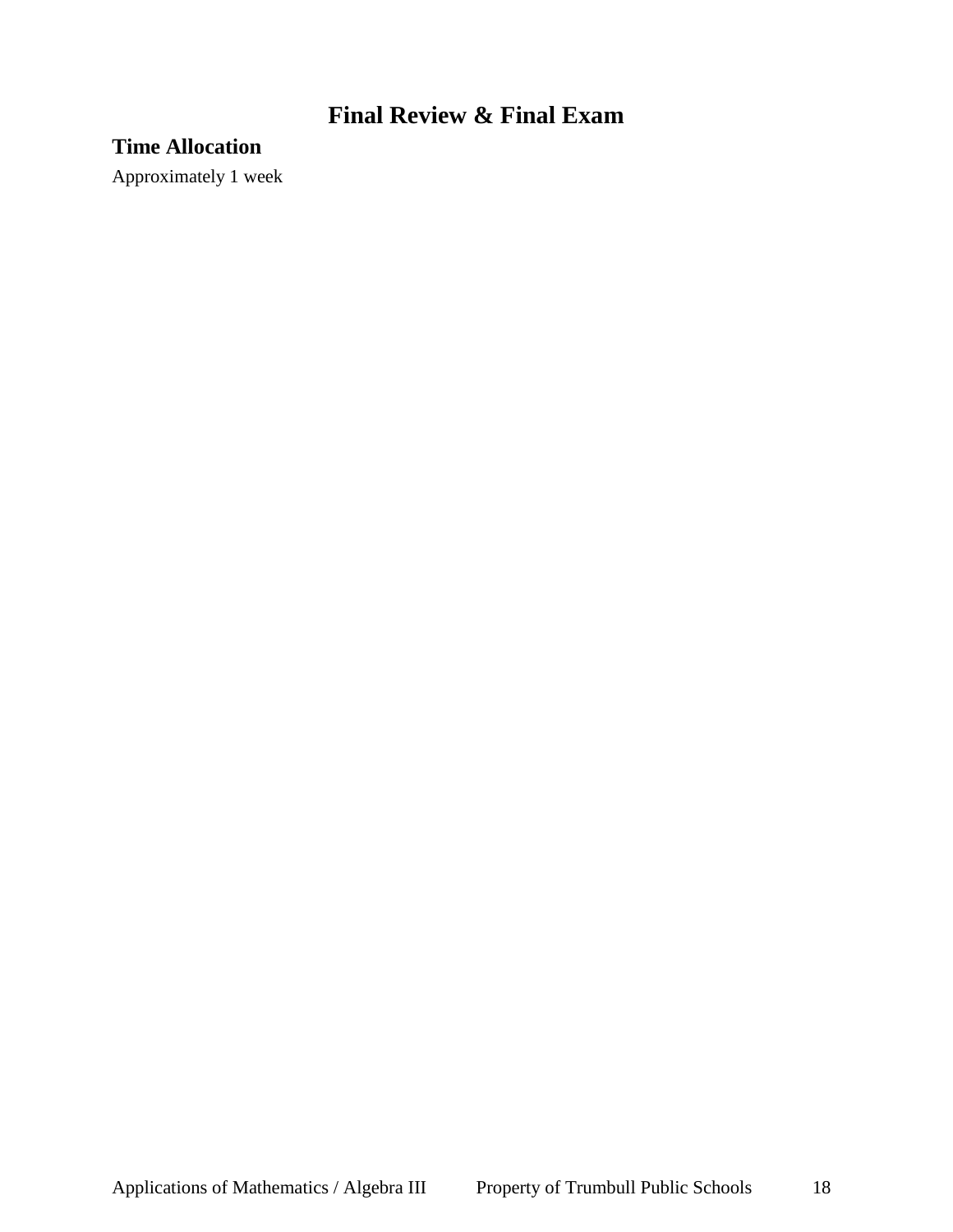## **COURSE CREDIT**

One credit in mathematics One class period daily for a full year Level: College Preparatory

### **PREREQUISITES**

Completion of Algebra II with a C+ or better.

#### **TEXT**

*Algebra 2*, Glencoe/McGraw Hill, 2003

## **SUPPLEMENTARY MATERIALS/RESOURCES/TECHNOLOGY**

Graphing calculators Teacher-prepared worksheets Practice masters Study guides Enrichment 5-minute checks (may be used as quizzes) SAT/ACT study guides math.glencoe.com (for computer assistance for study or homework help)

### **CURRENT REFERENCES**

Common Core State Standards - Mathematics *[http://www.corestandards.org/assets/CCSSI\\_Math%20Standards.pdf](http://www.corestandards.org/assets/CCSSI_Math%20Standards.pdf)*

### **ASSURED STUDENT PERFORMANCE RUBRICS**

- Trumbull High School School-Wide Writing Rubric
- Trumbull High School School-Wide Problem-Solving Rubric
- Trumbull High School School-Wide Independent Learning and Thinking Rubric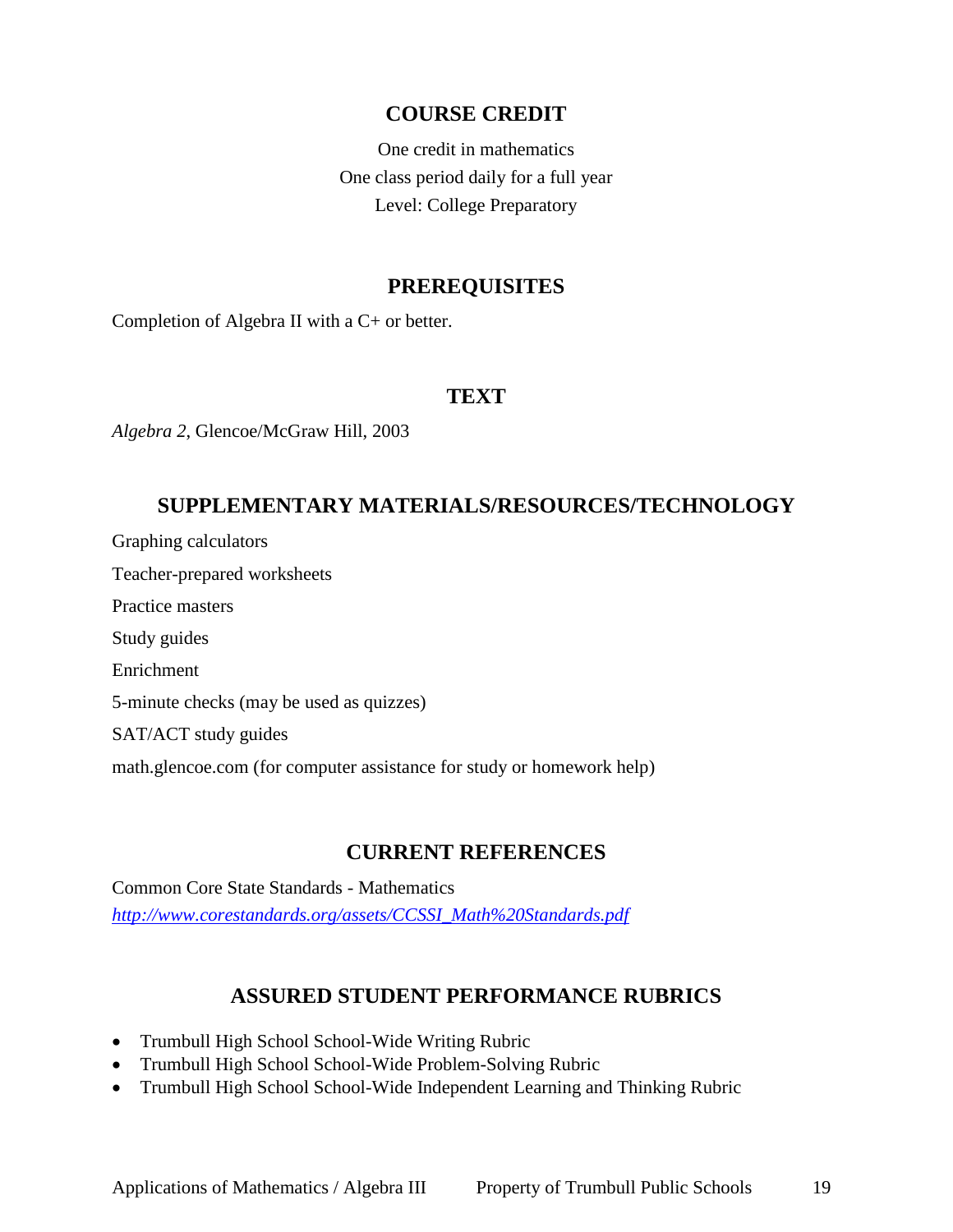# **SCHOOL-WIDE RUBRICS**

#### **Rubric 2: Write Effectively**

| Category/<br>Weight               | <b>Exemplary</b><br>4<br><b>Student work:</b>                                                                                                                                                                          | Goal<br>3<br><b>Student work:</b>                                                                                                                                                                   | <b>Working Toward Goal</b><br><b>Student work:</b>                                                                                                                                     | <b>Needs Support</b><br>$1-0$<br><b>Student work:</b>                                                                                                                                                                     |
|-----------------------------------|------------------------------------------------------------------------------------------------------------------------------------------------------------------------------------------------------------------------|-----------------------------------------------------------------------------------------------------------------------------------------------------------------------------------------------------|----------------------------------------------------------------------------------------------------------------------------------------------------------------------------------------|---------------------------------------------------------------------------------------------------------------------------------------------------------------------------------------------------------------------------|
| Purpose<br>$X \sim$               | • Establishes and maintains<br>a clear purpose<br>• Demonstrates an<br>insightful understanding<br>of audience and task                                                                                                | • Establishes and<br>maintains a purpose<br>Demonstrates an<br>accurate awareness of<br>audience and task                                                                                           | • Establishes a purpose<br>Demonstrates an<br>$\bullet$<br>awareness of audience<br>and task                                                                                           | • Does not establish a<br>clear purpose<br>• Demonstrates<br>limited/no awareness of<br>audience and task                                                                                                                 |
| Organization<br>$X \sim$          | • Reflects sophisticated<br>organization throughout<br>• Demonstrates logical<br>progression of ideas<br>• Maintains a clear focus<br>• Utilizes effective<br>transitions                                              | Reflects organization<br>throughout<br>Demonstrates logical<br>$\bullet$<br>progression of ideas<br>Maintains a focus<br>Utilizes transitions                                                       | • Reflects some<br>organization throughout<br>• Demonstrates logical<br>progression of ideas at<br>times<br>• Maintains a vague focus<br>• May utilize some<br>ineffective transitions | • Reflects little/no<br>organization<br>• Lacks logical<br>progression of ideas<br>• Maintains little/no<br>focus<br>• Utilizes ineffective or<br>no transitions                                                          |
| Content                           | • Is accurate, explicit, and<br>vivid<br>• Exhibits ideas that are<br>highly developed and<br>enhanced by specific<br>details and examples                                                                             | • Is accurate and relevant<br>• Exhibits ideas that are<br>developed and<br>supported by details and<br>examples                                                                                    | May contain some<br>inaccuracies<br>• Exhibits ideas that are<br>partially supported by<br>details and examples                                                                        | • Is inaccurate and<br>unclear<br>Exhibits limited/no<br>ideas supported by<br>specific details and<br>examples                                                                                                           |
| Use of<br>Language<br>$X$ and $X$ | • Demonstrates excellent<br>use of language<br>• Demonstrates a highly<br>effective use of standard<br>writing that enhances<br>communication<br>• Contains few or no errors.<br>Errors do not detract from<br>meaning | Demonstrates<br>competent use of<br>language<br>Demonstrates effective<br>use of standard writing<br>conventions<br>Contains few errors.<br>$\bullet$<br>Most errors do not<br>detract from meaning | • Demonstrates use of<br>language<br>• Demonstrates use of<br>standard writing<br>conventions<br>• Contains errors that<br>detract from meaning                                        | Demonstrates limited<br>competency in use of<br>language<br>Demonstrates limited<br>$\bullet$<br>use of standard writing<br>conventions<br>Contains errors that<br>$\bullet$<br>make it difficult to<br>determine meaning |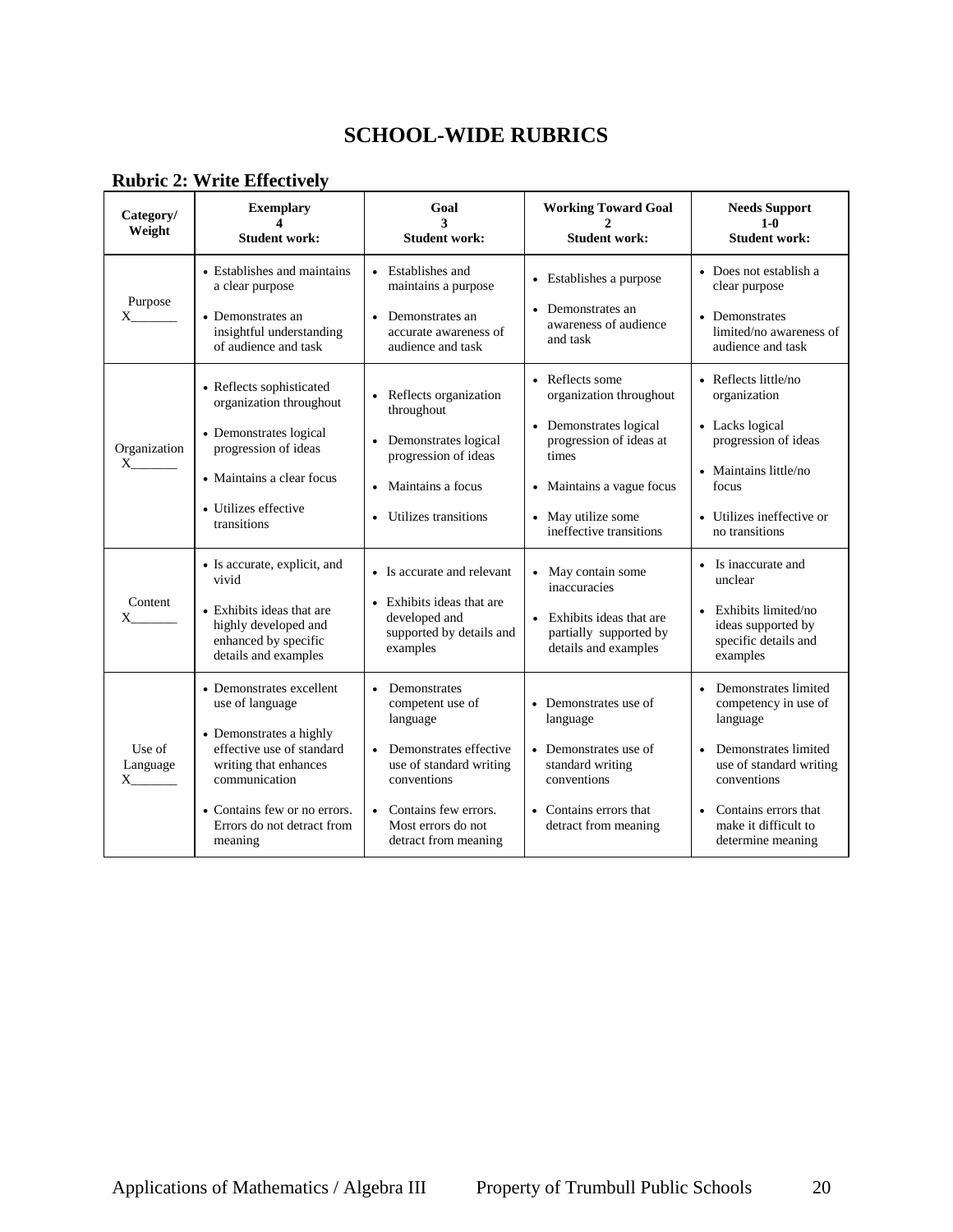| Category/Weight                                         | <u>Kubite 9. I robiem borring un ough Critical Thummig</u><br><b>Exemplary</b><br>4                                                    | Goal<br>3                                                                                                                       | <b>Working Toward Goal</b><br>2                                                                                           | <b>Needs Support</b><br>$1-0$                                                                                                              |
|---------------------------------------------------------|----------------------------------------------------------------------------------------------------------------------------------------|---------------------------------------------------------------------------------------------------------------------------------|---------------------------------------------------------------------------------------------------------------------------|--------------------------------------------------------------------------------------------------------------------------------------------|
| Understanding                                           | • Student demonstrates<br>clear understanding of<br>the problem and the<br>complexities of the task.                                   | • Student<br>demonstrates<br>sufficient<br>understanding of the<br>problem and most of<br>the complexities of<br>the task.      | Student demonstrates<br>some understanding of<br>the problem but requires<br>assistance to complete the<br>task.          | Student<br>$\bullet$<br>demonstrates limited<br>or no understanding<br>of the fundamental<br>problem after<br>assistance with the<br>task. |
| Research<br>$X$ and $X$                                 | • Student gathers<br>compelling information<br>from multiple sources<br>including digital, print,<br>and interpersonal.                | • Student gathers<br>sufficient<br>information from<br>multiple sources<br>including digital,<br>print, and<br>interpersonal.   | Student gathers some<br>$\bullet$<br>information from few<br>sources including digital,<br>print, and interpersonal.      | Student gathers<br>limited or no<br>information.                                                                                           |
| Reasoning and<br>Strategies                             | • Student demonstrates<br>strong critical thinking<br>skills to develop a<br>comprehensive plan<br>integrating multiple<br>strategies. | • Student<br>demonstrates<br>sufficient critical<br>thinking skills to<br>develop a cohesive<br>plan integrating<br>strategies. | Student demonstrates<br>$\bullet$<br>some critical thinking<br>skills to develop a plan<br>integrating some<br>strategies | Student<br>$\bullet$<br>demonstrates limited<br>or no critical<br>thinking skills and<br>no plan.                                          |
| <b>Final Product</b><br>and/or Presentation<br>$X \sim$ | • Solution shows deep<br>understanding of the<br>problem and its<br>components.                                                        | • Solution shows<br>sufficient<br>understanding of the<br>problem and its<br>components.                                        | Solution shows some<br>$\bullet$<br>understanding of the<br>problem and its<br>components.                                | Solution shows<br>$\bullet$<br>limited or no<br>understanding of the<br>problem and its<br>components.                                     |
|                                                         | • Solution shows<br>extensive use of $21st$ -<br>century technology<br>skills.                                                         | • Solution shows<br>sufficient use of<br>$21st$ -century<br>technology skills.                                                  | Solution shows some use<br>$\bullet$<br>of 21 <sup>st</sup> -century<br>technology skills.                                | Solution shows<br>$\bullet$<br>limited or no use of<br>$21st$ -century<br>technology skills.                                               |

#### **Rubric 3: Problem Solving through Critical Thinking**